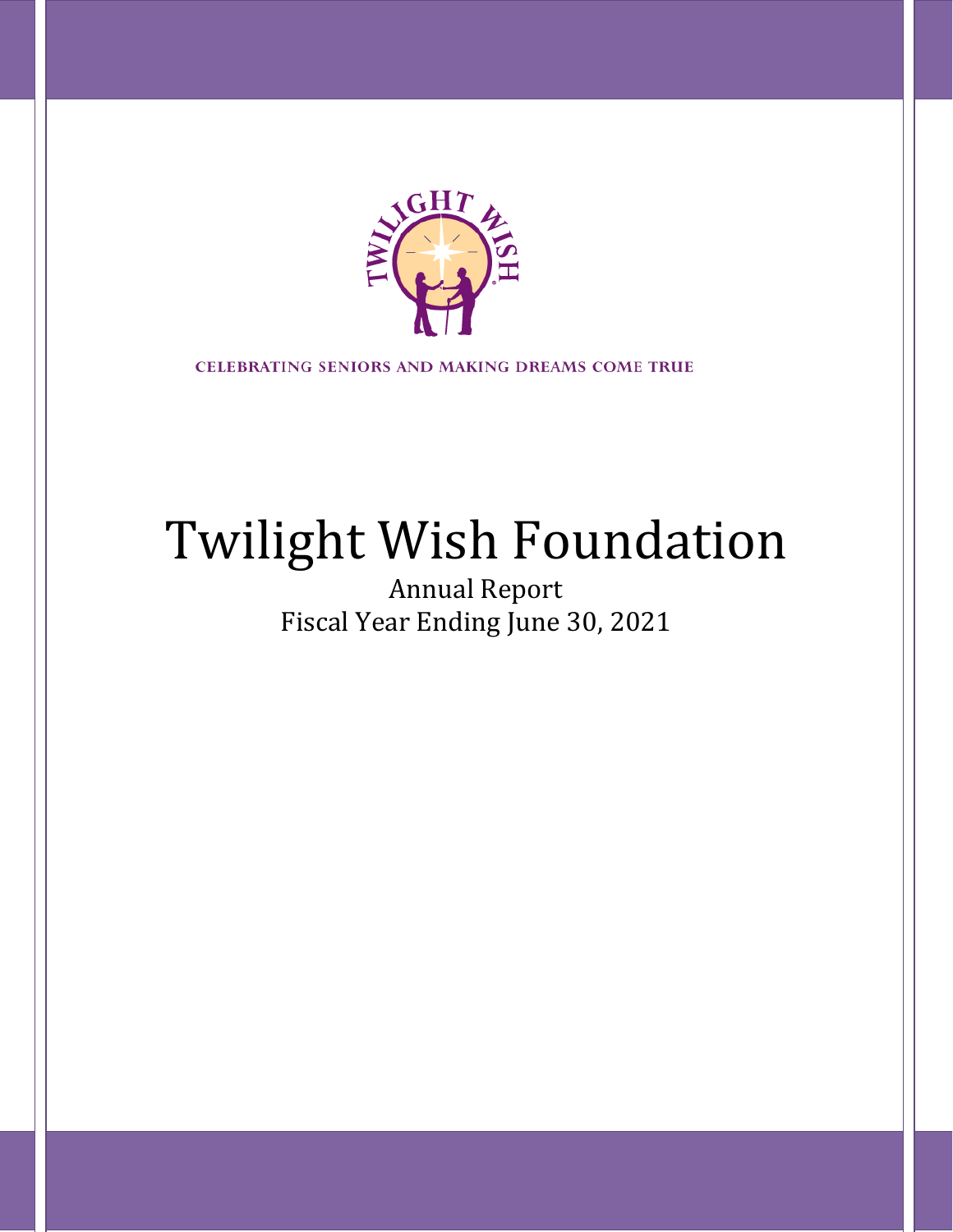### **Message from the Founder**

Dear Friends,

For over 18 years, we have been focused on our mission of granting wishes to low-income seniors, granting 4,066 wishes to date. Now, in our second year of a pandemic, we remain committed to making sure that the simple needs of vulnerable seniors are met.

Seniors have been disproportionately affected by the pandemic. Not only are they more susceptible to COVID, but social distancing is also causing isolation and loneliness to vulnerable elderly throughout the U.S. In response, we have chosen to focus on ways to help seniors isolated at home and in facilities. Wishes that will improve the quality of life for seniors such as a new heater, hearing aids and a back support pillow are among the wishes granted this year.

In addition, we focused more on simple group wishes that had a big impact on many seniors. In December of 2020, our headquarters partnered with local company, Optum, to provide holiday meals for low-income seniors at subsidized housing in lower Bucks County. Their employees donated canned vegetables, cranberry sauce, stuffing and desserts, and Twilight Wish purchased ham steaks through a local distributor. Together, but following social distancing guidelines, our staff and volunteers delivered the bags of food to the seniors just before Christmas.

Our Northern New Jersey chapter organized another group wish granting also in time for the holidays. Among the simple needs items gifted to the seniors were basics such as sweatshirts, slippers, books and blankets. Small items that mean so much to these seniors. We will continue to focus on these group wishes that really make a difference to so many.

While we don't know what the future will bring, we will continue to keep doing all we can to make our world a nicer place to age, one wish at a time. We anticipate that as the vaccine becomes more widespread, we will once again be able to grant those larger, living life to the fullest wishes such as throwing the first pitch out at a baseball game or coordinating a reunion between siblings who haven't seen each other in years. I thank you all for your support and we look forward to many more years of working with all of you to continue celebrating our seniors and making their dreams come true.

Best wishes,

Cass Forkin Founder & Chairman of the Board

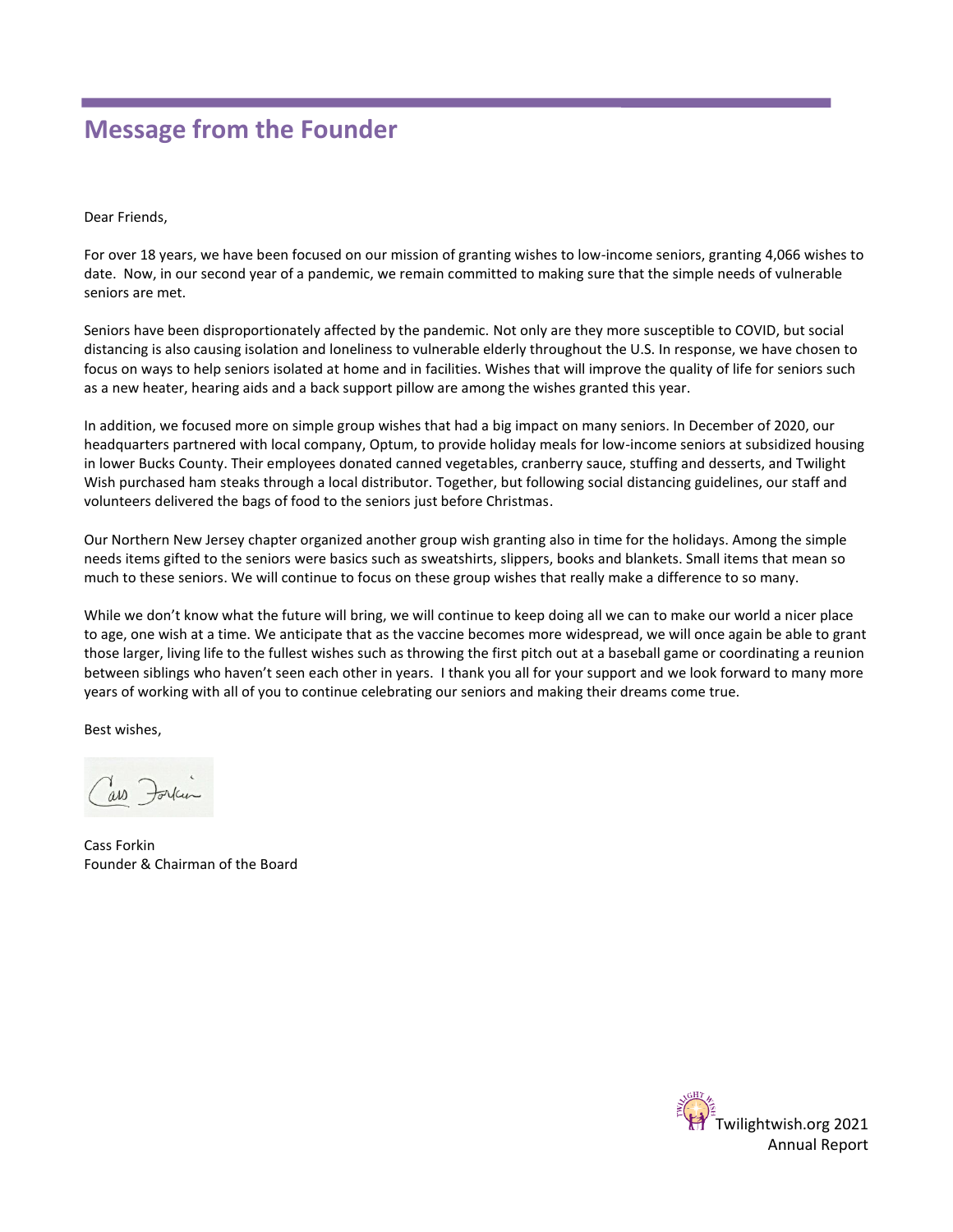# **About Twilight Wish Foundation**

#### **Mission and Vision**

The mission of Twilight Wish is to honor and enrich the lives of deserving seniors through wish granting celebrations that connect generations. Our vision is to make the world a nicer place to age, one wish at a time. Through our good works, Twilight Wish is changing the culture of aging in the U.S.

#### **History**

Twilight Wish Foundation, a 501(c)3 nonprofit organization, was founded by Cass Forkin on July 1, 2003, in Bucks County, Pennsylvania after a life-changing encounter with several elderly women in a diner. As the women were counting out change to pay for their meal, it became clear to Forkin that they could barely afford even a simple buffet lunch in a diner, so she anonymously paid their bill. They insisted on knowing who treated them and said, "We didn't know there were still people like you out there. We thought you had forgotten us." Those comments and the women's gratefulness for Forkin's simple gesture led to the realization of the genuine need for a national organization that addressed not only simple and basic needs, but also the higher-level needs for an elder's wish of a lifetime.

Twilight Wish granted its very first wish on January 16, 2004, to Margaret Turner, an 81-year-old nursing facility resident. Margaret requested a tombstone for her deceased son who was buried in an unmarked grave. As of June 30, 2021, Twilight Wish had granted over 4,066 individual wishes to deserving elderly throughout the U.S. This equates to nearly one wish granted every other day since our founding in 2003.

#### **Affiliate Information**

National headquarters is located in Bucks County, Pa. This office manages and trains volunteers across the country. Chapters are headed by volunteer regional directors and chapter directors in Alabama, Arizona, New York, Indiana, New Jersey, Pennsylvania, and California. We have seven chapters in Pennsylvania including (near Philadelphia), Pittsburgh, New Castle and Erie. Regional directors are responsible for fundraising, wish fulfillment, volunteer management and senior celebration events. All states with chapters have state charitable registrations as appropriate and are covered under national headquarters' 501(c)(3) charitable designation.

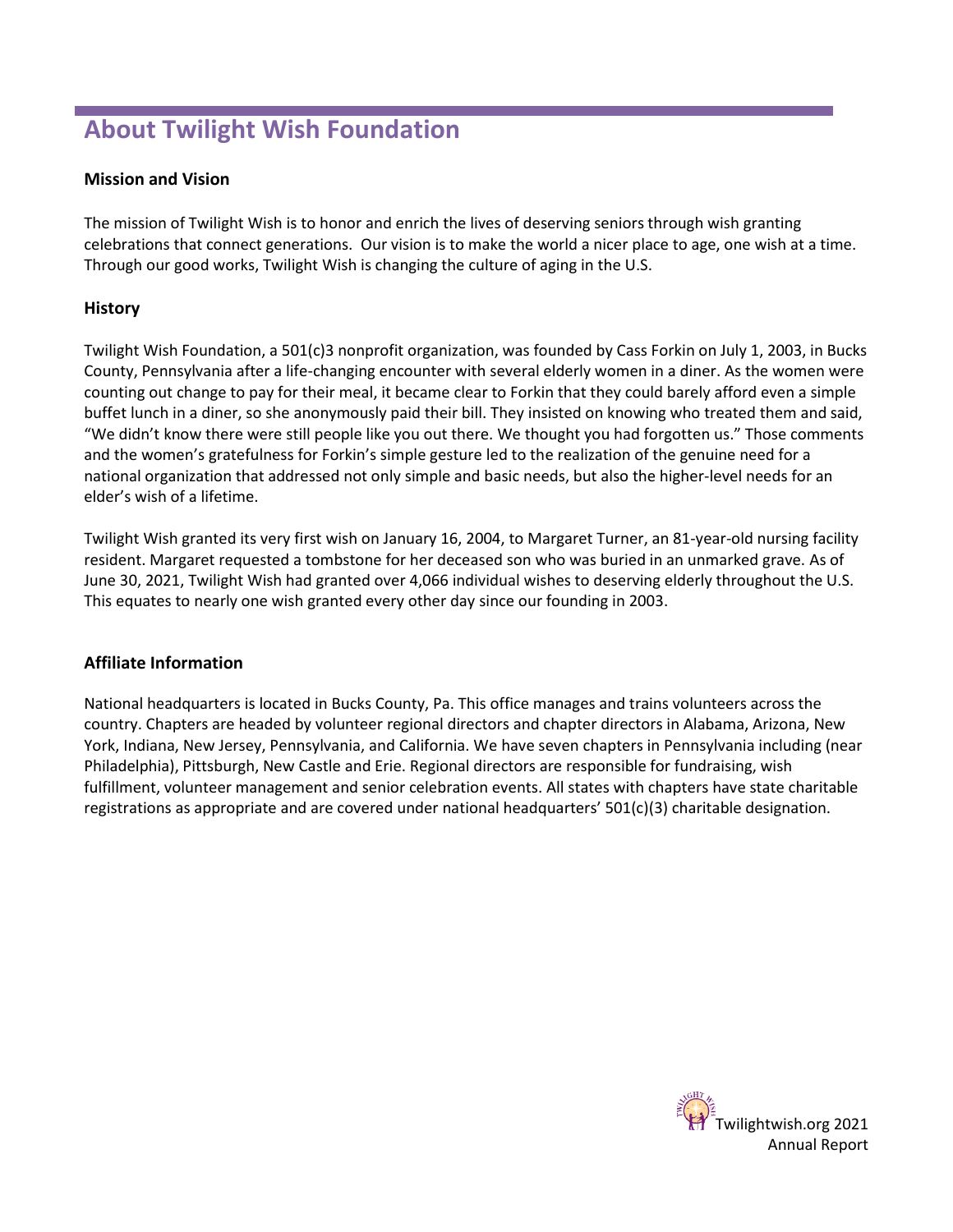### **Our Programs**

#### **Wish Granting Program**

Twilight Wish celebrates seniors and makes dreams come true by granting wishes for recipients over age 65 who do not have the ability to grant their own wishes or are permanent members of a long-term care facility. Wish granting provides a meaningful "thank you" for a lifetime of service to others. Sometimes the wish fulfills an immediate need. Sometimes it fulfills a last wish or a wish of a lifetime. Big or small, all wishes are significant to the recipient as they validate what the senior has specifically done for others over the years.

#### **Intergenerational Education Program**

Imagine an intergenerational exchange of knowledge, wisdom and understanding. This is exactly what we set out to accomplish with our Intergenerational Education Program which directly matches local school students with nearby nursing center residents. Students get directly involved with the entire wish-granting process. They learn all about senior citizens and their wishes, raise funds, and grant wishes at a celebratory event. As a result, seniors are validated and respected, and feel an increased sense of dignity and self-esteem. Students gain a respectful understanding of aging and develop compassion and patience in normal day-to-day experiences with seniors. They also learn the value of volunteerism and philanthropy.

#### **DUTY Program**

We feel it is our responsibility to honor and respect our elders in their twilight years. That's why we created our DUTY program. This program is designed to spontaneously thank seniors for all they have done for others by treating them to a meal. How it works: Print out a DUTY card from our website or contact us for preprinted cards. When you dine out and see a senior you would like to treat, simply pay the bill and hand the DUTY card to the server. In turn, the server presents the card to the recipient as a thank you for everything the senior has done for others over the years.

#### **Circle of Angels Legacy Society**

Our Circle of Angels Legacy Society allows donors to leave behind a legacy that makes a lasting difference for generations to come and directly benefit those in their twilight years. By designating a percentage of their estate, donors bring hope and joy to economically-disadvantaged seniors through our various programs.

#### **Veterans Program**

At Twilight Wish, we feel it is our privilege and duty to help fulfill the wishes of our elderly American veterans. Since our founding in 2003, we have honored more than 950 veterans. In fact, one-third of all the wishes we grant are for veterans. Sometimes a wish fulfills an immediate need. Sometimes it is a last wish or a lifelong dream. Large or small, all wishes provide a meaningful "thank you" to our veterans for their dedication and selfless service to our country.

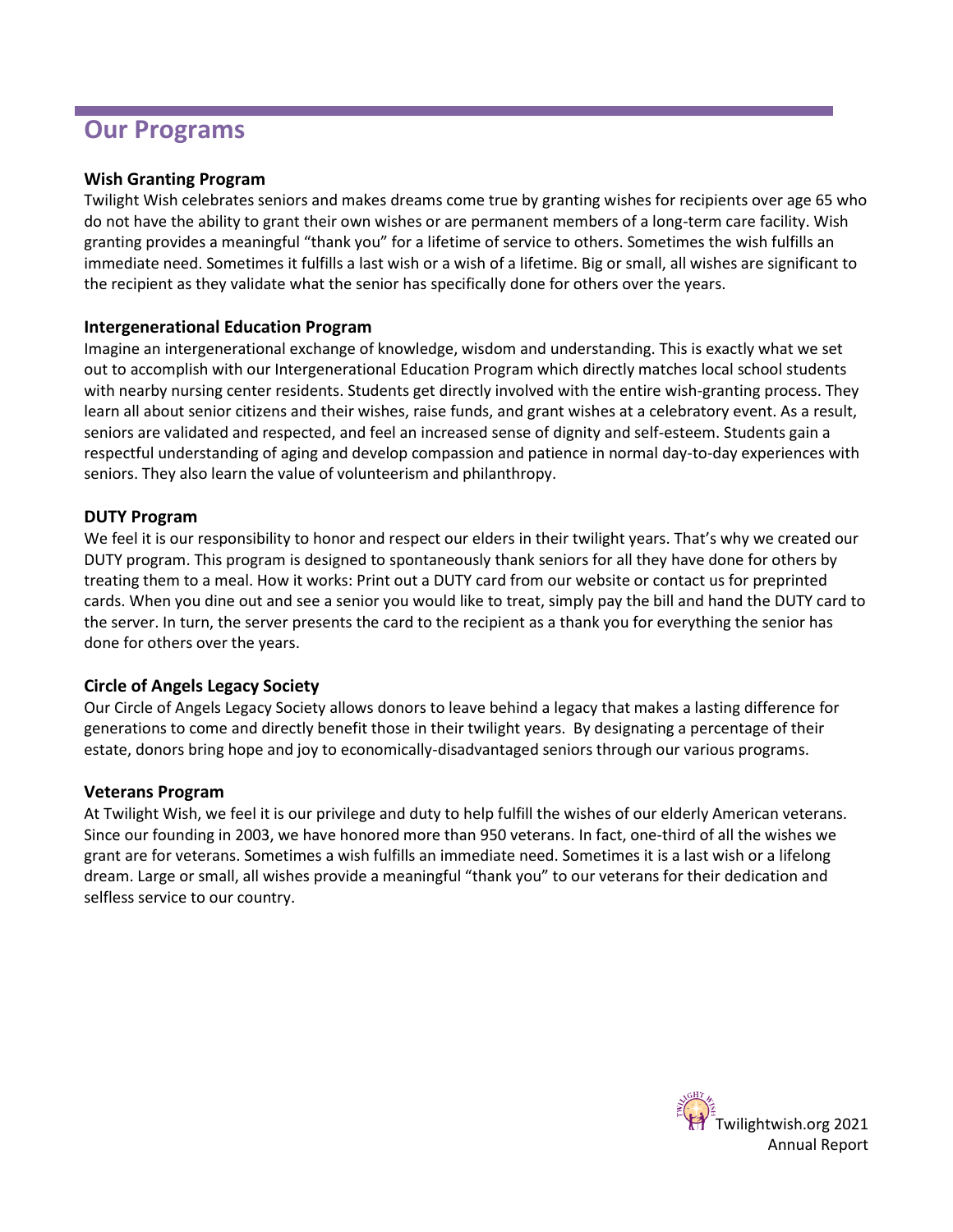# **Wishes Granted from July 1, 2020 through June 30, 2021**

| <b>Date Granted</b> | <b>Recipient's Name</b>      | <b>Wish Description</b>        |
|---------------------|------------------------------|--------------------------------|
| 07/10/20            | Lorraine K.                  | Vacuum cleaner                 |
| 07/15/20            | Pellegrino C.                | Adjustable bed                 |
| 07/21/20            | Emma W.                      | Adjustable bed                 |
| 07/25/20            | Valeria W.                   | Have lock fixed                |
| 08/11/20            | Helen V.                     | <b>Hearing aids</b>            |
| 08/17/20            | Robert C.                    | Apartment cleaned              |
| 08/18/20            | Florence P.                  | Gift basket                    |
| 08/20/20            | Frank S.                     | Wheelchair                     |
| 08/20/20            | Loretta R.                   | Hearing aids                   |
| 08/26/20            | Marguerite Y.                | Sailing with her family        |
| 08/27/20            | Century Plaza residents      | Microphone and screen          |
| 09/16/20            | Michael B.                   | Record player                  |
| 09/23/20            | Marianne S.                  | Dental work                    |
| 09/29/20            | Orpah V.                     | Twin mattress                  |
| 09/29/20            | Leslie M.                    | <b>Full mattress</b>           |
| 10/07/20            | Joyce E.                     | Lift chair                     |
| 10/15/20            | Terry L.                     | Lunch and fall decorations     |
| 10/10/20            | William R.                   | Electric wheelchair            |
| 11/14/20            | Mary P.                      | Backup battery for oxygen unit |
| 11/18/20            | Sylvia C.                    | Lift chair                     |
| 11/30/20            | B'Nai B'Rith Covenant House  | Stock their pantry for seniors |
| 12/02/20            | Harry H.                     | Prosthetic leg                 |
| 12/03/20            | <b>Grundy Hall residents</b> | Supply of yarn                 |
| 12/11/20            | 50 Clark Rehab residents     | Simple wishes                  |
| 12/14/20            | Della A.                     | Massage mat and support pillow |
| 12/14/20            | 6 Butler County seniors      | Simple wishes                  |
| 12/14/20            | 125 Allegheny County seniors | Simple wishes                  |
| 12/15/20            | 85 Bucks County seniors      | Simple wishes                  |
| 12/16/20            | Jane S.                      | <b>Hearing aids</b>            |
| 12/23/20            | Kathy W.                     | Hearing aids                   |
| 12/23/20            | 130 Grundy Gardens seniors   | Holiday meals                  |
| 01/19/21            | Mabel G.                     | New heater                     |
| 02/12/21            | Sandy W.                     | Wheelchair ramp                |
| 02/17/21            | Deidre E.                    | New bed and bedding            |
| 02/24/21            | Cheryl D.                    | Laptop computer                |
| 02/24/21            | Goldie C.                    | Hearing aids                   |
| 02/26/21            | Dorothy R.                   | Puzzle books                   |
| 03/30/21            | Ernest W.                    | Lift chair                     |
| 03/31/21            | Mrs. W.                      | Oil tank refill                |
| 04/01/21            | Morris T.                    | Telephone with voice amplifier |
| 04/01/21            | Barbara T.                   | QVC gift card for food         |
| 04/08/21            | Mary B.                      | Power chair                    |

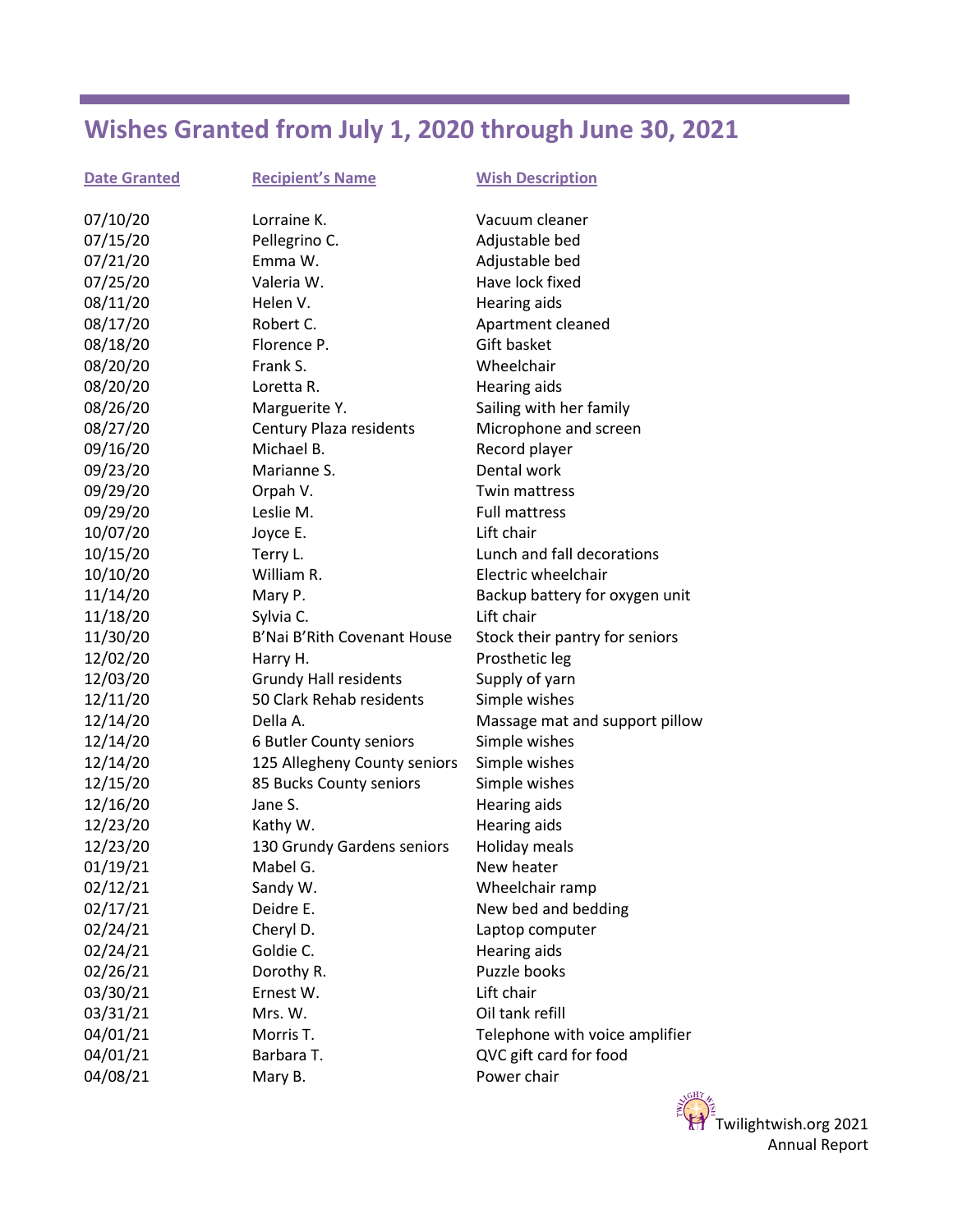# **Wishes Granted (cont'd)**

| 04/09/21 | Rosemarie D.           | Sheets, comforter & scooter battery |
|----------|------------------------|-------------------------------------|
| 04/17/21 | Doris D.               | New mattress                        |
| 04/28/21 | Carl B.                | Hearing aids                        |
| 04/30/21 | George V.              | Lift chair                          |
| 04/30/21 | Florann S.             | Lift chair                          |
| 05/10/21 | John N.                | Lift chair                          |
| 05/20/21 | Kathryn Z.             | Hearing aids                        |
| 05/25/21 | 88 Greenleaf residents | Simple wishes                       |
| 06/01/21 | Raymond K.             | Lift chair                          |
| 06/07/21 | Elizabeth I.           | Large button phone                  |
| 06/11/21 | Regina T.              | Bedroom set                         |
| 06/16/21 | William D.             | Hearing aids                        |
| 06/17/21 | Ida K.                 | Lift chair                          |
| 06/22/21 | Deborah B.             | Refrigerator                        |
| 06/23/21 | JoAnn S.               | Trees removed                       |
| 06/23/21 | Pauline H.             | Trees removed                       |
| 06/25/21 | Juanita H.             | Fountain restored                   |
| 06/26/21 | Claudine B.            | New TV                              |

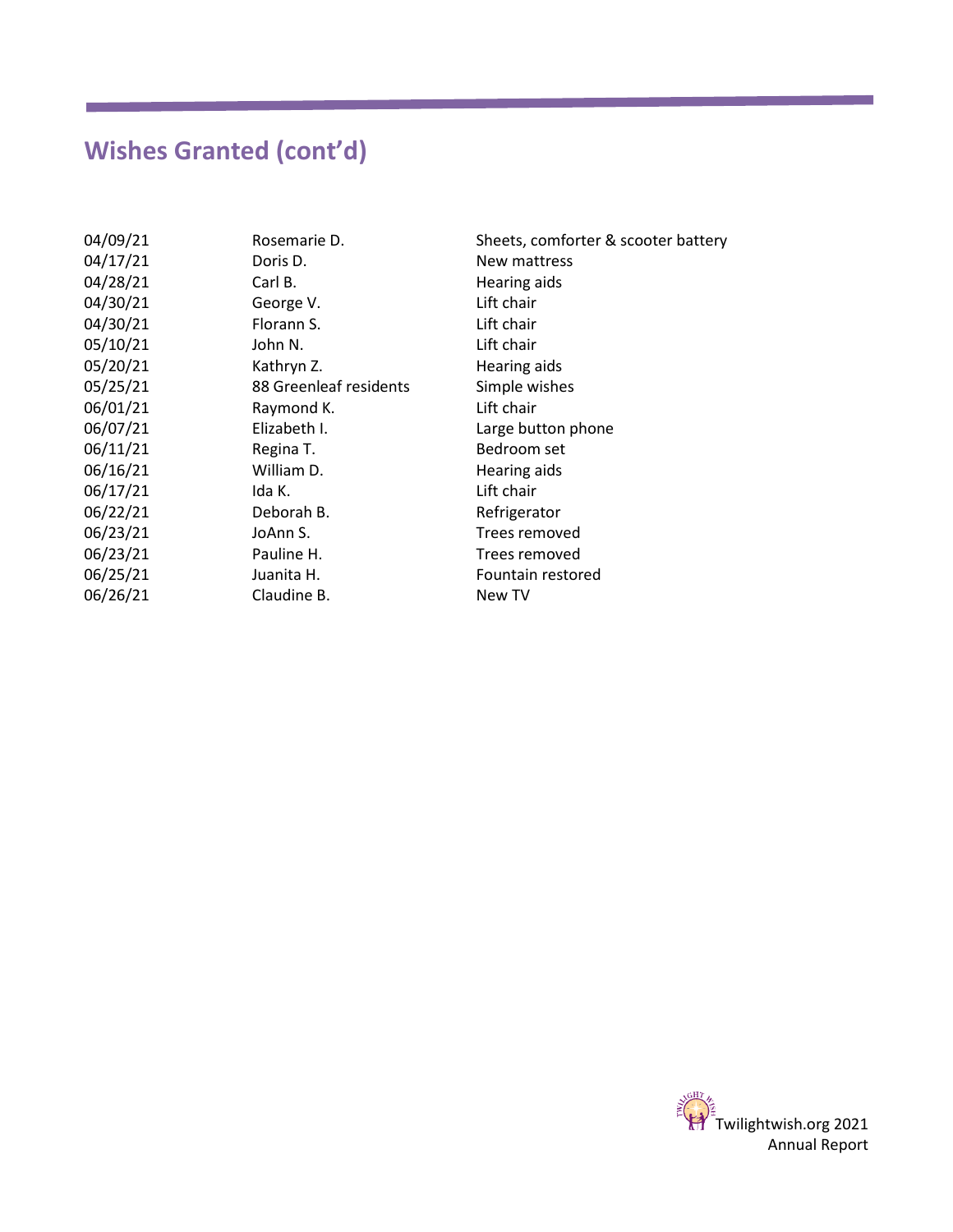### **Wish Stories**



At the time of her wish, Marguerite was battling a rare metastatic cancer and in hospice care. Her wish was to sail around Manhattan with her family. Marguerite has very fond memories of sailing around the Virgin Islands in her younger years and often talked about how she wished to sail one more time. Her wish was granted by our Long Island chapter in August of 2020.

Della, 92, was also in hospice care at the time of her wish granting and was confined to either her bed or a chair. She wished for a warming massage mat and bed pillow to make her more comfortable in her final days. Although she was grateful her wish was granted by our Allegheny County chapter, her favorite thing was her wish certificate. Apparently, Della showed it to all her caregivers and visitors and would say "I can't believe someone things I'm special." Sadly, Della passed away a few months after receiving her wish.





In June of 2021, we granted the simple needs wishes of the 88 residents of Greenleaf Nursing and Convalescent home in Doylestown. The wishes granted included requests for stuffed animals, a birdhouse for a window, office supplies and a new belt. These wishes were granted thanks to generous donors who purchased items from a wish list and to funding received from the Tuesdays with Lori Legacy Program.

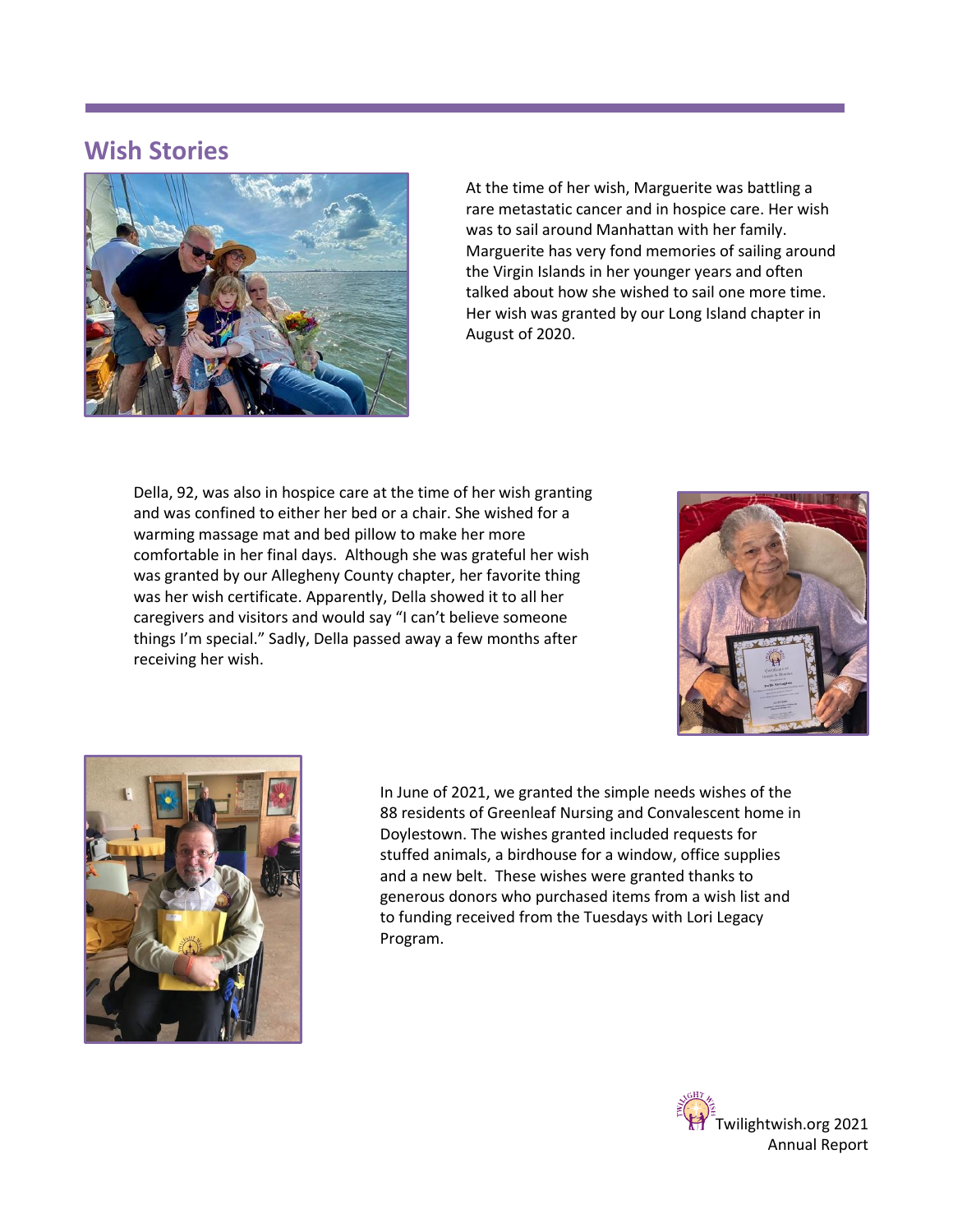# **Twilight Wish Categories**

The mission of Twilight Wish Foundation is to honor and enrich the lives of deserving seniors through wish granting celebrations that connect generations. Our vision is to make the world a nicer place to age, one wish at a time. Since our founding in 2003, we have granted the lifelong wishes of over 4,066 deserving senior citizens throughout the United States. Twilight Wish grants wishes to seniors, 65 and older, earning less than 200% of poverty level, or who are a permanent resident of a nursing facility.

Simple Needs wishes are for basic quality-of-life necessities such as healthcare and accessibility items including hearing aids, dentures, mattresses, appliances, wheelchairs, and walkers.

Living Life to the Fullest wishes are often the fulfillment of a lifelong dream such as publishing a book, riding in a hot air balloon, or meeting Merle Haggard.

Celebrating a Life wishes are meaningful and nostalgic wishes for recipients with limited life expectancies. Many of these wishes are for family reunions, visits to hometowns, and to return to a job or career one more time.

Veterans' wishes make up one-third of all Twilight Wishes granted. Veterans' wishes can fall into any of the other three programs, but we differentiate this program as it gives us all an opportunity to thank veterans, many in nursing facilities, for what they have specifically done for others over the years and acknowledge that we remember and care.

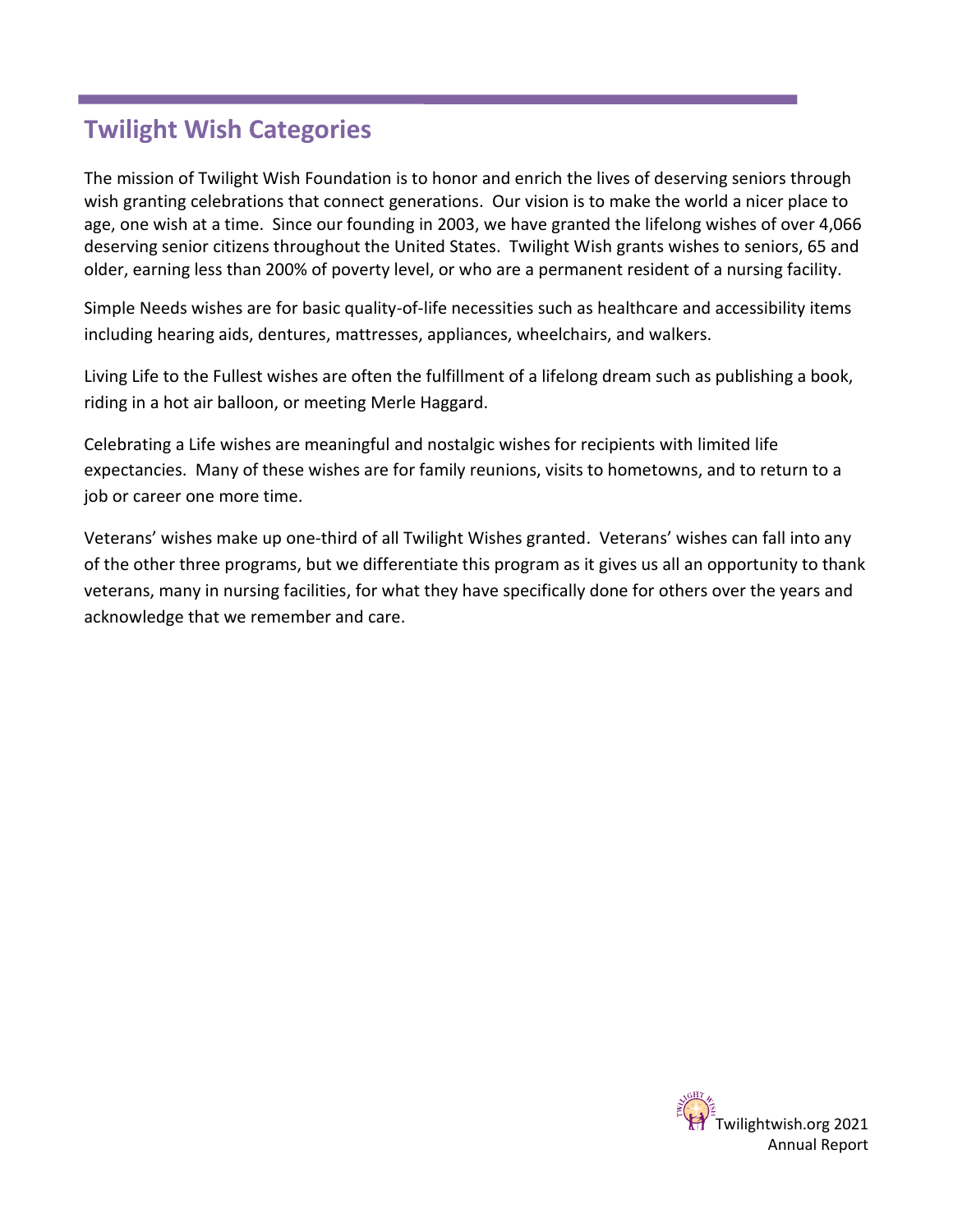# **Total Annual Expenses**



Our most current audited financial statements indicate 83% of expenses are allocated to direct program costs.

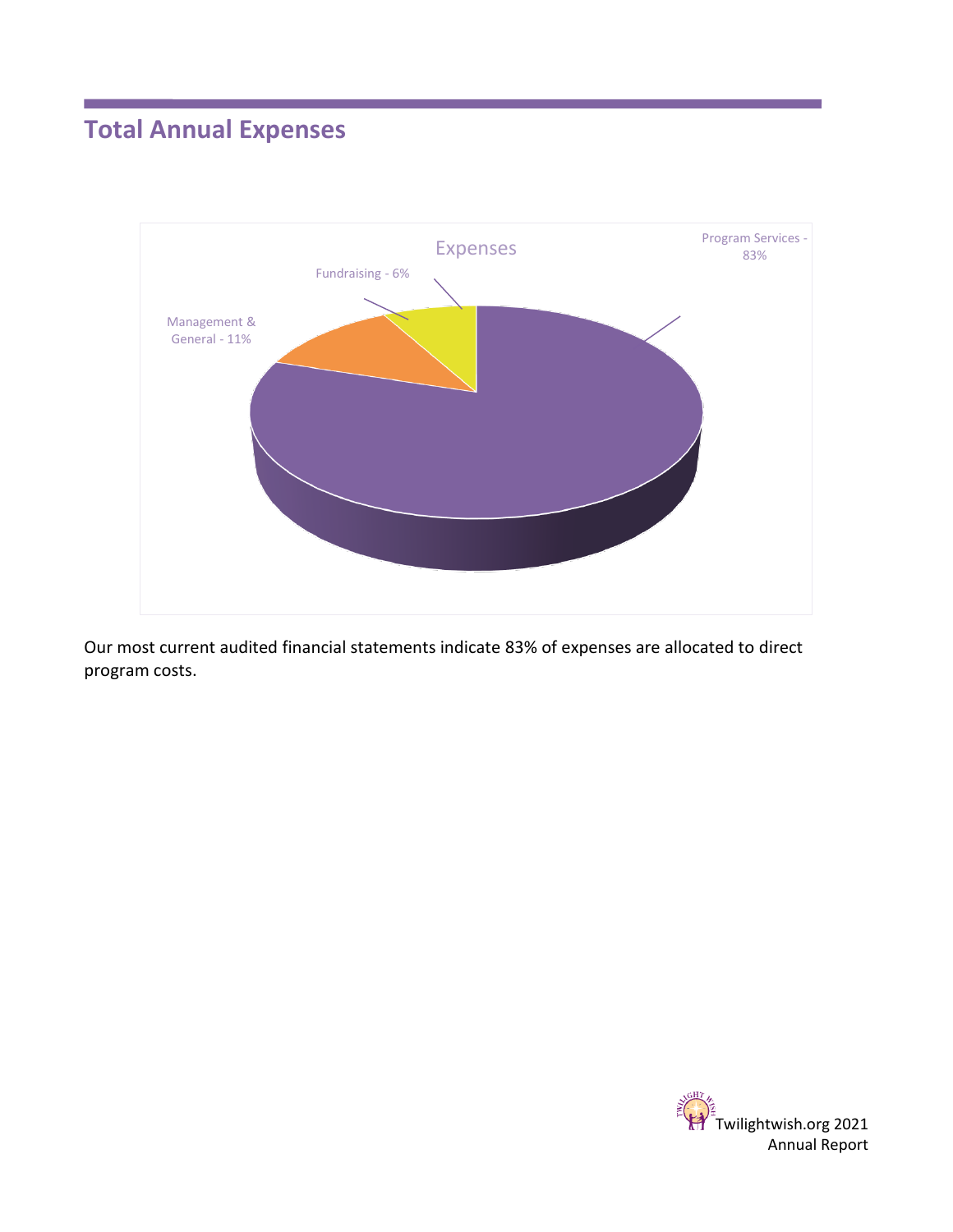**Twilight Wish Foundation 2020 - 2021 Board of Directors**

Cass Forkin Founder & Chairwoman

James Ciervo Vice Chairman

Mary Mannix Meister

Jack Regan

Annabella Wood

Ruth Anne Wood

#### **Advisory Board**

Mae Krier

Jerold E. Rothkoff, Esquire

Barbara Traub

Lori Woodward